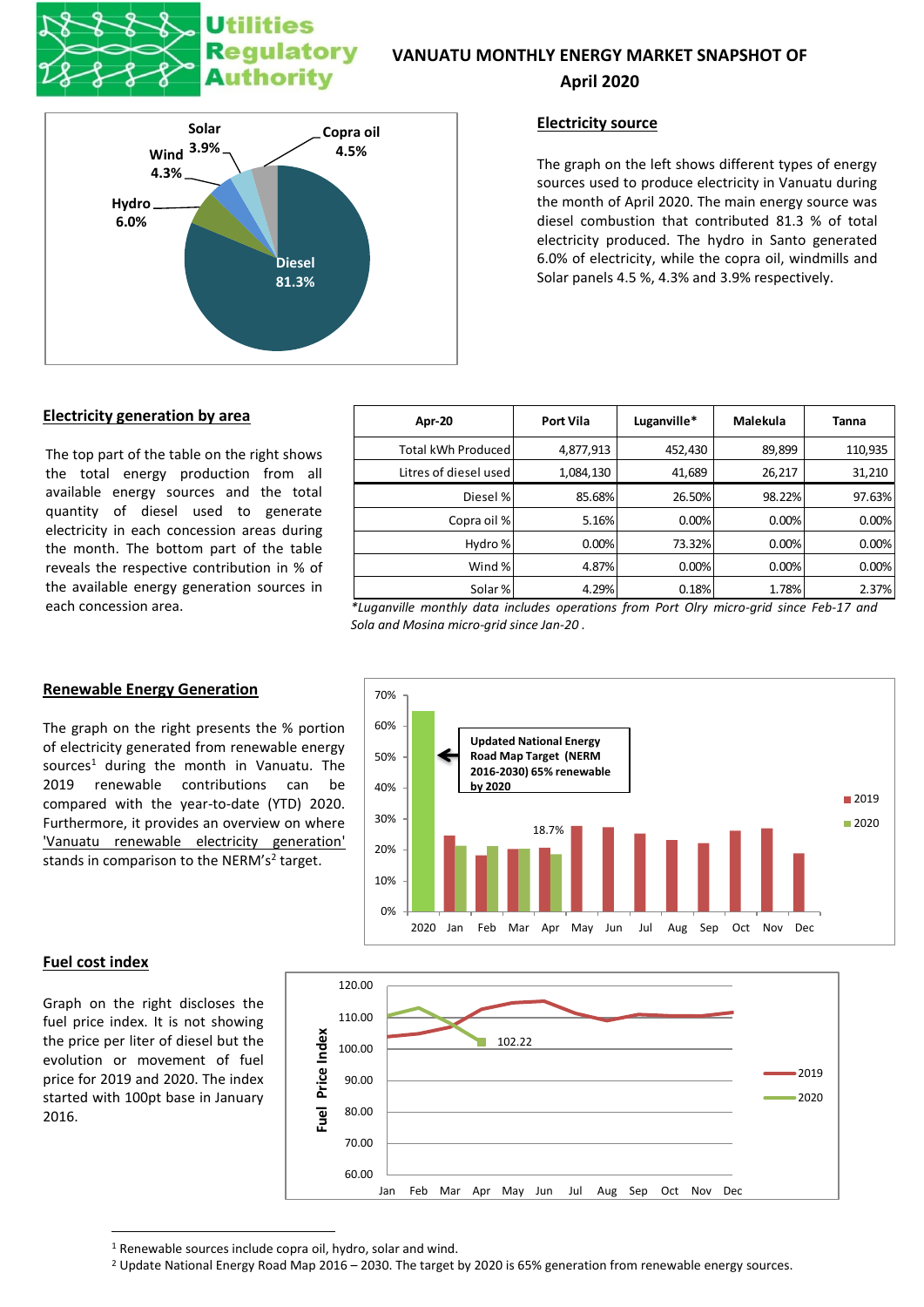#### **Electricity Price**

UNELCO<sup>3</sup> tariff for the month of April 2020 is 50.03 Vatu/kWh. VUI's<sup>4</sup> applicable tariff of April 2020 is 38.52 Vatu/kWh.

UNELCO's actual operational parameters for a reporting month are typically utilized to compute electricity tariff for the following month, for instance the March 2020 parameters were used to determine the April 2020 tariff.



VUI's current tariff will continue to remain constant for this year (2020). This is to allow VUI to transition its operations gradually from an Operation and Maintenace operator, to a fully fledged Concessionaire subsequent to the Concession Deed it signed with the Government on  $12<sup>th</sup>$  June 2019. Any changes to the current tariff will be subjected to future tariff review.



#### **Total Electricity Generated and Sold<sup>5</sup> within the concession areas.**

Total power prodcued decreased by 24.83% from preceding month; comparing it with the equivalent month in previous calendar year, the total power generated decreased by 22.3%. The significant reduction was due to TC Harold impact in Luganville.

Total power sold during the month decreased by 28.9% from previous month and decreased by 26.4% for the corresponding month in 2019.

*The data utilized in creating this monthly energy snapshot does not include electricity production outside of a concession agreement or MOU.*



The URA welcomes suggestions and feedbacks from readers of this monthly energy snapshot report. Any readers desiring to seek clarity of this report are encouraged to seek clarity from the URA should they do not understand any part of this report.

<sup>3</sup> Union Electrique du Vanuatu Limited, <<UNELCO LIMITED>>, supply electricity in Port Vila, Malekula and Tanna

<sup>4</sup> Vanuatu Utilities Infrastructure, supply electricity in Luganville and Port Olry, Santo

<sup>5</sup> Monthly energy sold in UNELCO's Concessions for the reporting month is estimated based on actual proportion of energy sold to total energy produced in comparable month for the previous calendar year.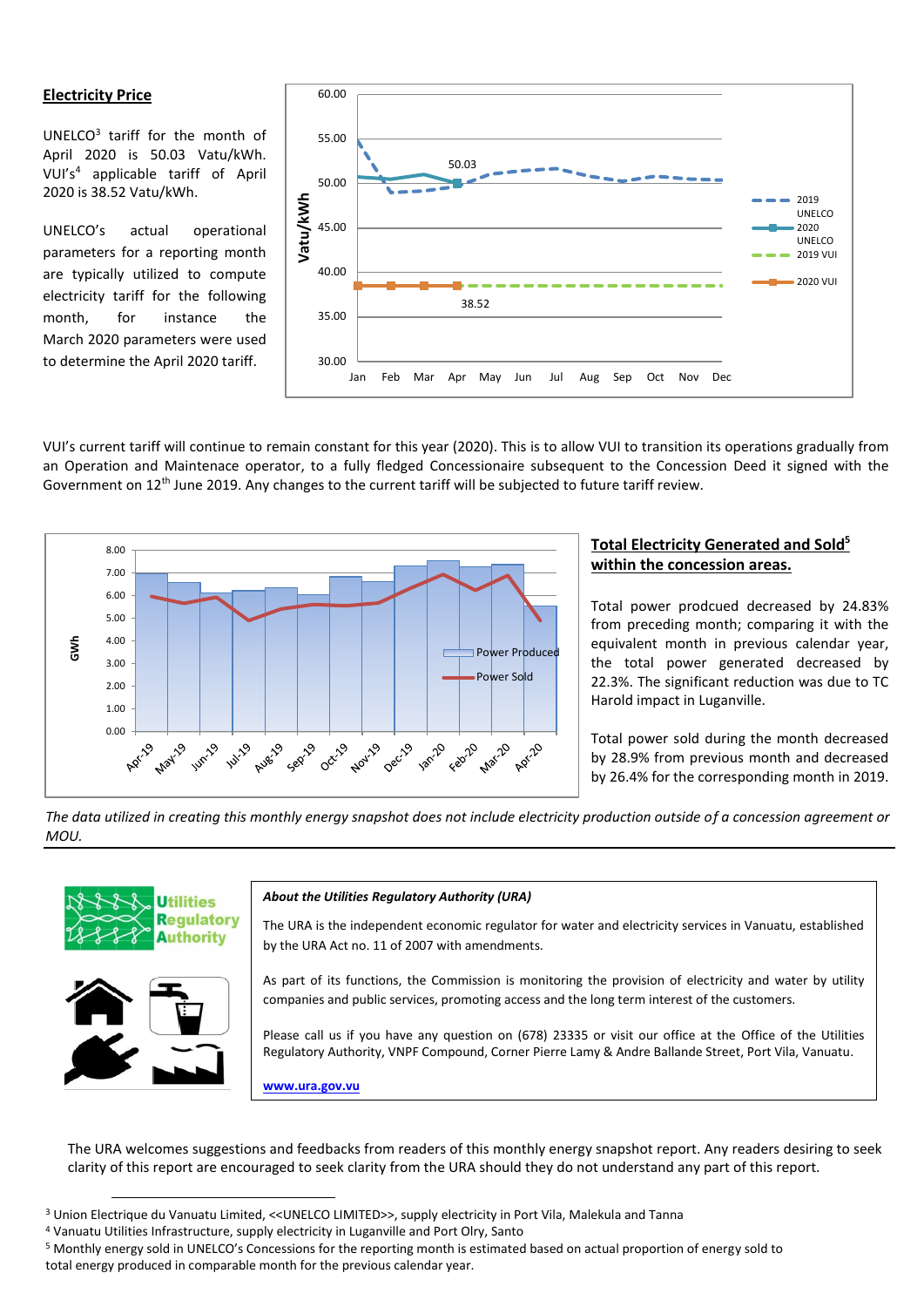# latory **Authority**



# **ENEJI MAKET SNAPSHOT BLONG EVRI MANIS BLONG VANUATU LONG MANIS EPREL 2020**

#### **Olgeta sos blong Elektrisiti**

Graf we i stap long lef ia i soemaot olgeta difren kaen sos blong eneji we oli produsum elektrisiti long Vanuatu long manis Eprel 2020. Mein sos blong eneji hemi disel we i givhan long 81.3% blong totol elektrisiti we oli mekem. Haedro long Santo i jeneretem 6.0% blong elektrisiti mo kopra oel i givhan long 4.5%, win mil long Devil's Point i jeneretem 4.3% mo sola i jeneretem long 3.9% blong elektrisiti.

## **Amaon blong elektrisiti we olgeta eria oli yusum**

Long top pat blong tebol we i stap ia i soemaot totol prodaksen blong eneji we i kam long evri sos we i stap naoia mo totol kwantiti blong disel we oli yusum blong jeneretem elektrisiti long wanwan konsesen eria long manis Eprel 2020. Pat blong tebol we i stap daon ia i soemaot olsem wanem wanwan konsesen eria oli generetem eneji mo olgeta wanwan shea blong eneji sos.

| Riniuwebol Eneji Jenereisen |
|-----------------------------|
|                             |

Graf long raet ia hemi ripresentem shea blong elektrisiti we hemi kamaot long olgeta riniuwebol eneji sos<sup>1</sup> long wan manis. Olgeta riniuwebol kontribusen blong 2019 oli save komperem wetem year-to date (YTD) blong 2020. Mo hemia I givim wan lukluk long wea nao riniuwebol elektrisiti blong Vanuatu hemi stap long hem tede, hemia kopea wetem taket blong NERM<sup>2</sup>.

#### **Fuel praes indeks**

Graf long raet ia hemi soemaot wet blong fuel praes indeks. Hemi no soemaot praes blong wan lita blong diesel be hemi soemaot muvmen blong praes blong fuel long 2019 mo 2020. Indeks hemi stat wetem 100 pt bes long Jenuwari 2016.

| Apr-20                    | <b>Port Vila</b> | Luganville* | Malekula | <b>Tanna</b> |
|---------------------------|------------------|-------------|----------|--------------|
| <b>Total kWh Produced</b> | 4,877,913        | 452,430     | 89,899   | 110,935      |
| Litres of diesel used     | 1,084,130        | 41,689      | 26,217   | 31,210       |
| Diesel %                  | 85.68%           | 26.50%      | 98.22%   | 97.63%       |
| Copra oil %               | 5.16%            | 0.00%       | 0.00%    | 0.00%        |
| Hydro %                   | 0.00%            | 73.32%      | 0.00%    | 0.00%        |
| Wind %                    | 4.87%            | 0.00%       | 0.00%    | 0.00%        |
| Solar %                   | 4.29%            | 0.18%       | 1.78%    | 2.37%        |

*\* Data blong Luganville blong evri manis inkludum olgeta operesen long Port Olry stat long namba 17 Februari mo Sola mo Mosina maikrogrid stat long 20 Januari.*





<sup>1</sup> Riniuwebol sos hemi inkludim oel blong kopra, haedo, sola mo win.

<sup>2</sup> Apdeit Nasonal Eneji Rodmap 2016-2030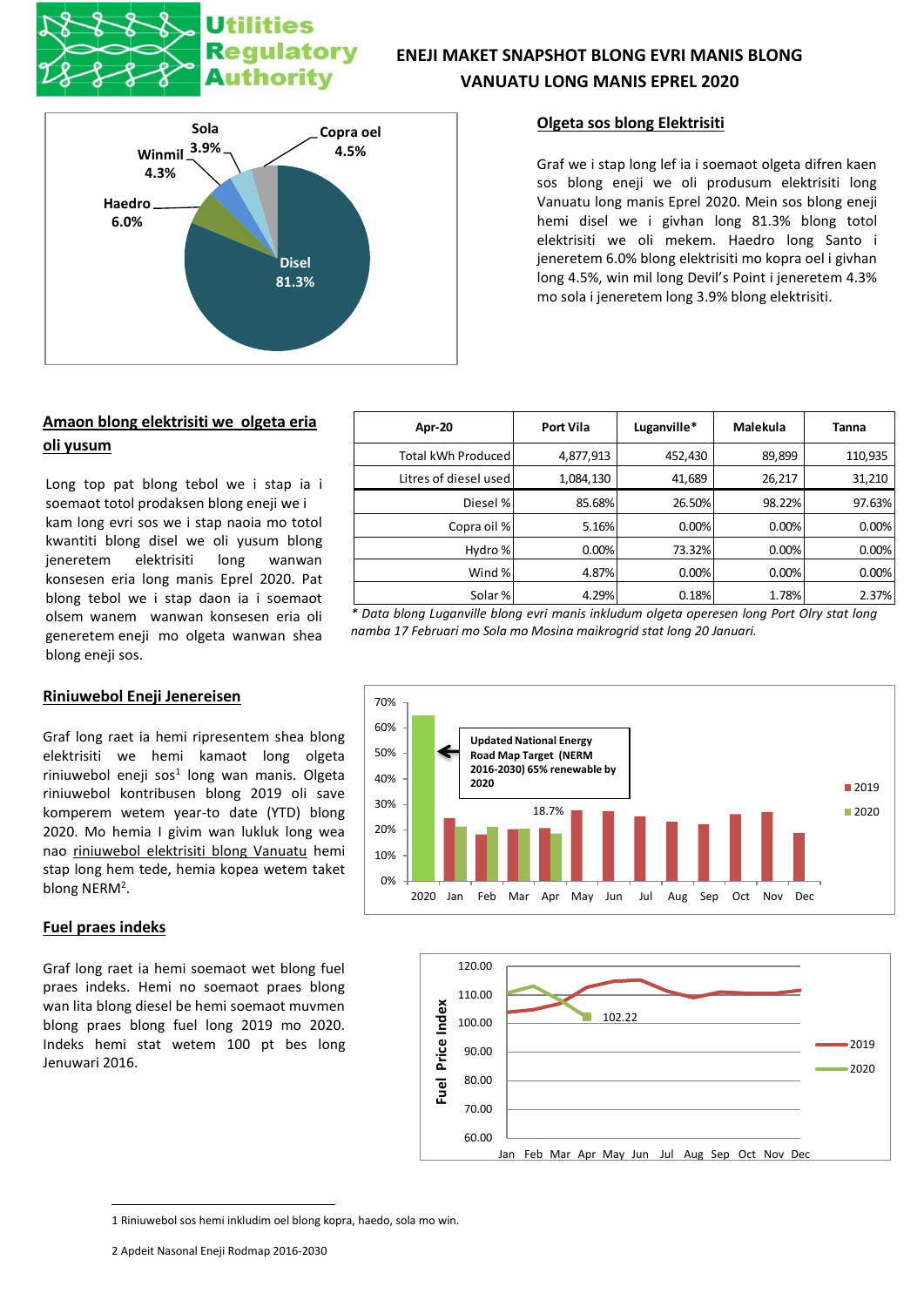#### **Praes blong elektrisiti**

UNELCO<sup>3</sup> tarif blong manis blong Eprel 2020 hemi 50.03 Vatu/kWh. Stret tarif blong VUI<sup>4</sup> blong Eprel 2020 hemi 38.52 Vatu/kWh.

UNELCO hemi stap yusum opereisonal paramita blong wan manis blong wokem elektrisiti tarif blong nekis manis, olsem eksampol oli yusum paramita blong manis Maj blong wokemaot hemia blong manis Eprel 2020.



Be elektrisiti tarif blong VUI bambae i kontiniu blong stap semak nomo long yia ia (2020). Hemia hemi blong alawem VUI blong jenjem olgeta wok blong hem sloslo olsem wan opereta blong Operesen mo Mentenens, i go kasem wan kampani we hemi divelop afta long agrimen we hemi bin mekem wetem Gavman long namba 12 Jun 2019. Eni jenis long tarif blong naoia bambae oli putum i go long riviu blong tarif long fiuja.



#### **Totol blong elektrisiti we oli jeneretem mo Salem<sup>5</sup> .**

Totol blong Paoa we oli produsum hemi go daon long 24.83% bitim las manis mo hemi go doan long 22.3% long semak manis blong las yia. Impak blong TS Harold i mekem bigfala ridaksen ia.

Totol paoa we oli salem go daon long 28.9% bitim hemia long las manis mo hemi go daon long 26.4% long semak manis long 2019.

*Data we oli yusum blong mekem snapshot blong eneji blong evri manis hemi no inkludum prodeaksen blong elektrisiti aotsaed long wan agrimen o MOU.*





## *Infomeisen long wok blong Utilities Regulatory Authority (URA)*

URA hemi indipenden ekonomik reguleta blong wota mo elektrisiti sevis long Vanuatu, we i stap insaed long URA Act namba 11 blong 2007 wetem olgeta amenmen.

Olsem pat blong wok blong hem, Komisen i stap monitarem delivari blong elektrisiti mo wota we olgeta yutiliti kampani oli stap mekem mo pablik sevis, promotem akses mo long tem intres blong olgeta kastoma.

Plis kolem mifala sipos yu gat eni kwesten long (678) 23335 o kam luk mifala long Ofis blong Utilities Regulatory Authority, insaed long eria blong VNPF, Corner Pierre Lamy & Andre Ballande Street, Port Vila, Vanuatu. **www.ura.gov.vu**

URA hemi glad blong risivim eni tingting o fidbak long olgeta we oli ridim ripot ia. Eni man we hemi ridim ripot ia mo hemi no andastanem gud ripot ia hemi save go long URA blong kasem mo infomesen.

<sup>3</sup> Union Electrique du Vanuatu Limited, <<UNELCO LIMITED>>, saplae blong elektrisiti long Port Vila, Malekula mo Tanna.

<sup>5</sup> Eneji blong evri manis we oli salem long konsesen blong UNELCO blong manis oli estimatem folem hamas eneji we oli salem long manis ia wetem totol eneji we oli bin produsum long semak manis olsem blong las yia.

<sup>4</sup> Vanuatu Utilities Infrastructure, saplae blong elektrisiti long Luganville mo Port Olry, Santo.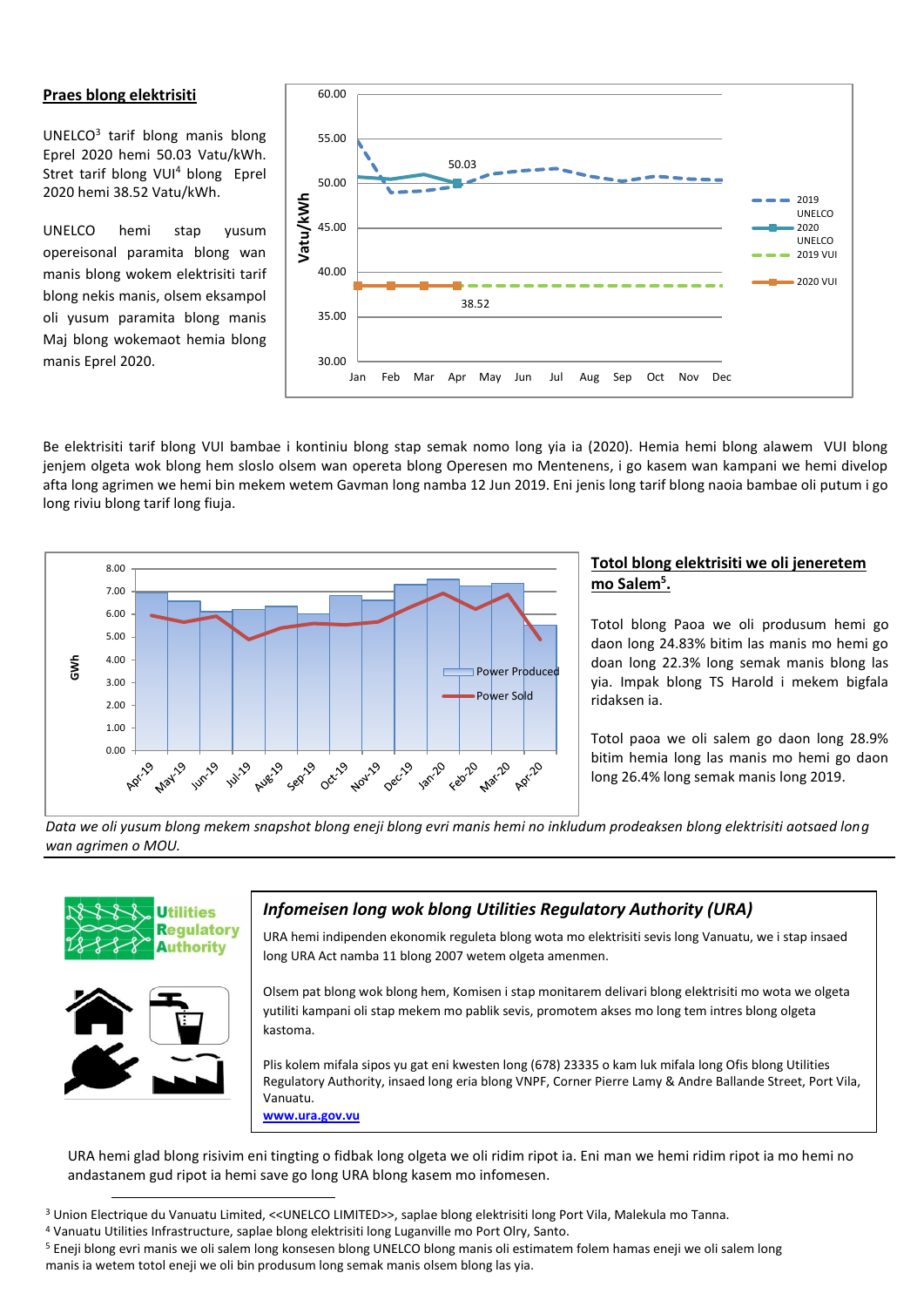# tilities latory Authority

#### **APPERÇU MENSUEL DU MARCHÉ DE L'ENERGIE AU VANUATU EN AVRIL 2020**



#### **Sources de l'électricité**

Le graphique à gauche illustre différents types de sources d'énergies utilisées pour produire l'électricité au Vanuatu au cours de mois d'avril 2020. La source principale d'énergie était la combustion du diesel qui représentait 81.3% de l'électricité au total. La centrale hydraulique de Santo a produit 6.0 % de l'électricité, tandis que l'huile du coprah, les éoliennes et l'énergie solaire ont contribué respectivement de 4.5 %, 4.3% et 3.9 % de l'électricité.

#### **Production d'électricité par zone**

La partie supérieure du tableau à droite indique l'énergie totale produite par toutes les sources d'énergie disponibles, ainsi que la quantité du diesel utilisée pour produire de l'électricité dans chaque zone de concession au cours de mois. La partie inferieur du tableau montre la contribution respective en % des sources de production d'énergie disponibles dans chaque zone de concession.

#### **Production d'énergie renouvelable**

Le graphique ci-contre représente les portions en % de l'électricité produite à partir des sources<sup>1</sup> d'énergie renouvelables au cours du mois au Vanuatu. Les contributions de 2019 de l'énergie renouvelable peuvent être comparées avec celle de l'année en cours (AEC) 2020. En outre, il apporte un aperçu sur le niveau de production de l'énergie renouvelable au Vanuatu par rapport à la cible de la FRNE<sup>2</sup>.

#### **Indice du prix du carburant**

Le graphique sur la droite indique prix du carburant. Il n'indique pas le prix par litre du diesel mais l'évolution ou le mouvement du prix du carburant en 2019 et 2020. L'indice est calibre sur une base de 100pt en Janvier 2016.

| Apr-20                | <b>Port Vila</b> | Luganville* | Malekula | Tanna   |
|-----------------------|------------------|-------------|----------|---------|
| Total kWh Produced    | 4,877,913        | 452,430     | 89,899   | 110,935 |
| Litres of diesel used | 1,084,130        | 41,689      | 26,217   | 31,210  |
| Diesel %              | 85.68%           | 26.50%      | 98.22%   | 97.63%  |
| Copra oil %           | 5.16%            | 0.00%       | 0.00%    | 0.00%   |
| Hydro %               | 0.00%            | 73.32%      | 0.00%    | 0.00%   |
| Wind %                | 4.87%            | 0.00%       | 0.00%    | 0.00%   |
| Solar %               | 4.29%            | 0.18%       | 1.78%    | 2.37%   |

*\* Les données mensuelles de Luganville comprennent les activités du mini-réseau de Port Olry depuis février 2017 et du mini-réseau de Sola et Mosina depuis janvier 2020.*





<sup>1</sup> Sources d'énergies renouvelables telles que l'huile du coprah, l'énergie hydraulique, solaire et éoliennes. <sup>2</sup> Feuilles de route nationale pour l'énergie mise à jour 2016-2030. L'objectif d'ici 2020 est de produire 65 % de l'électricité à partir de sources d'énergie renouvelables.